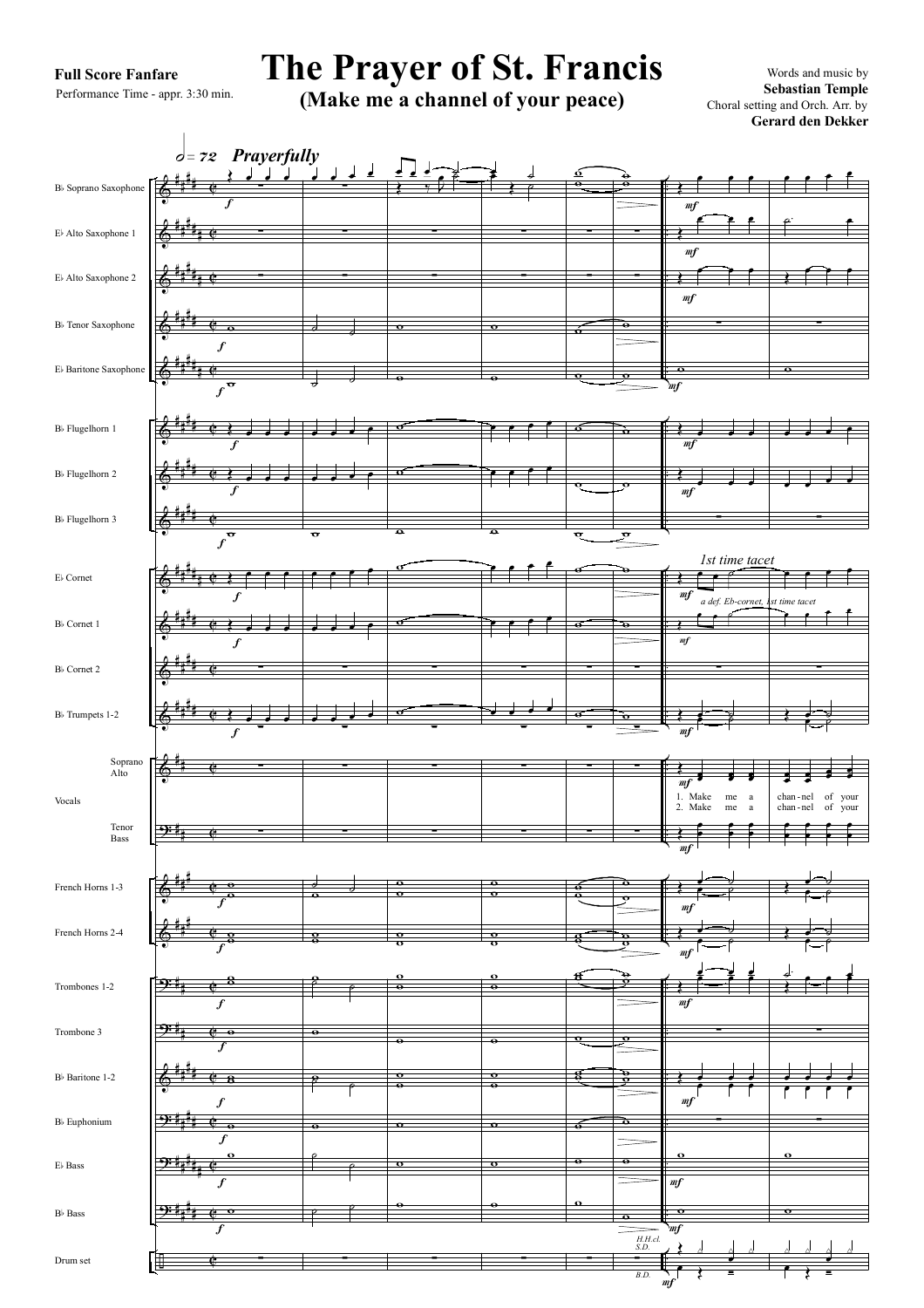

The Prayer of St. Francis -2-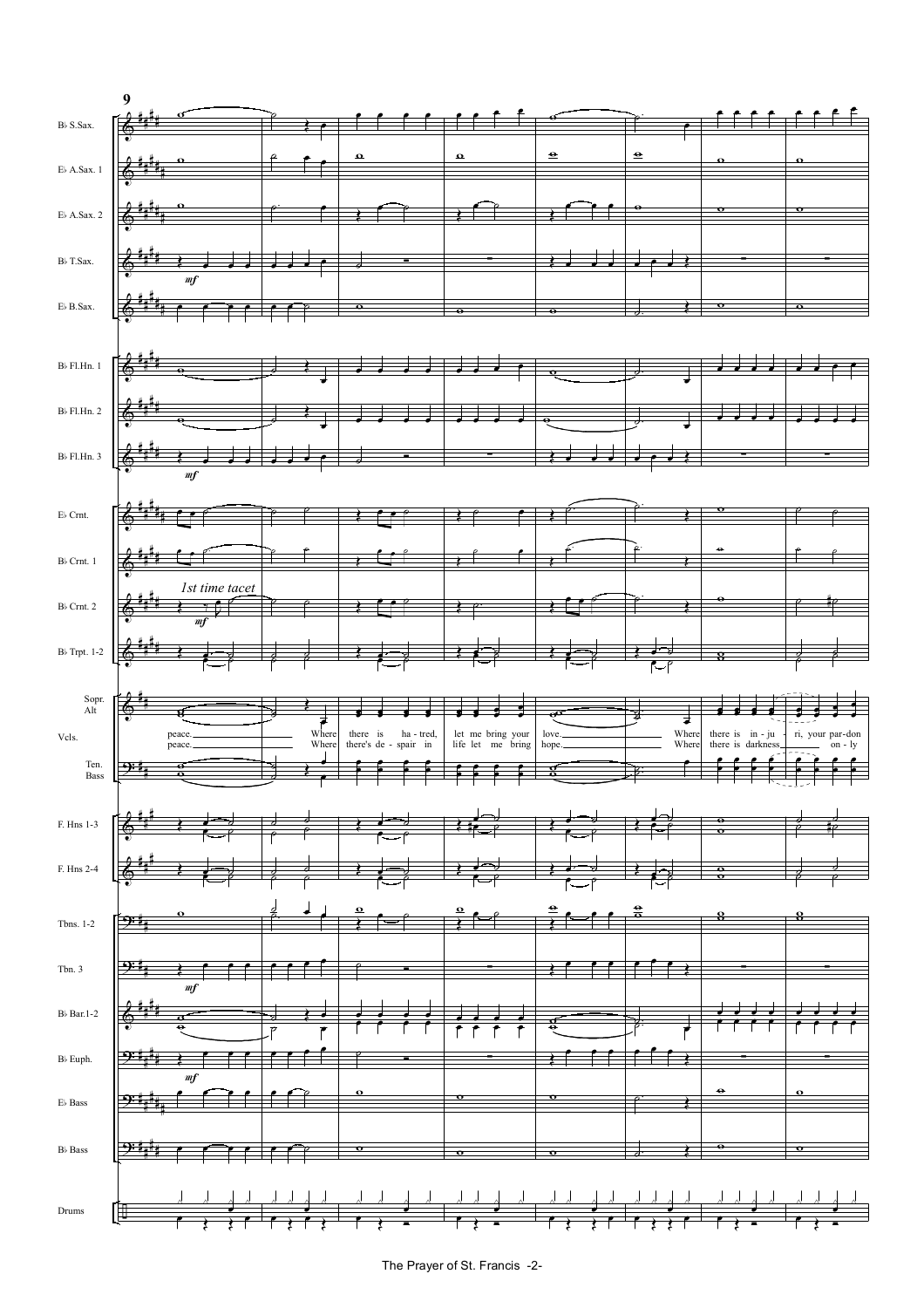

The Prayer of St. Francis -3-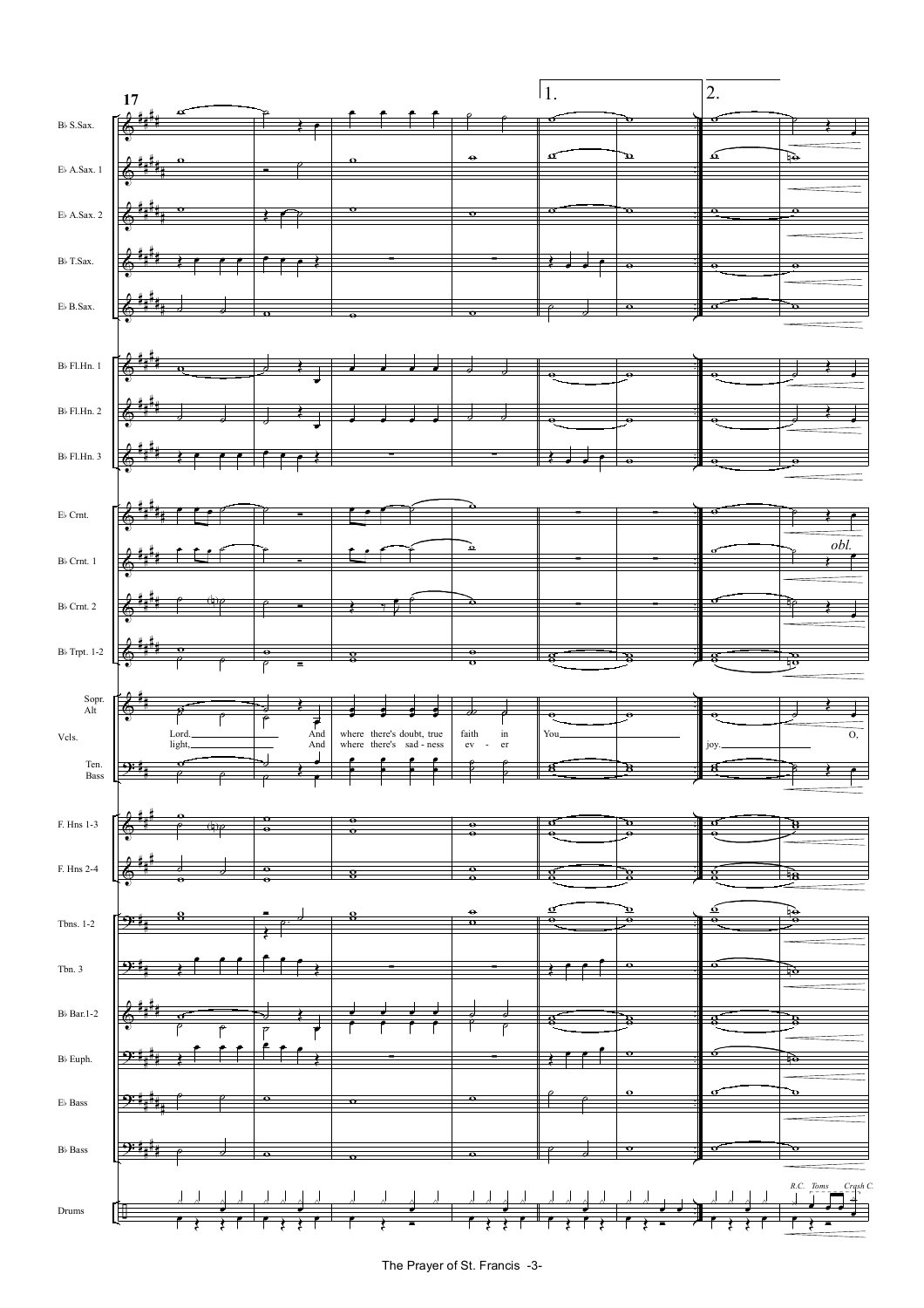![](_page_3_Figure_0.jpeg)

The Prayer of St. Francis -4-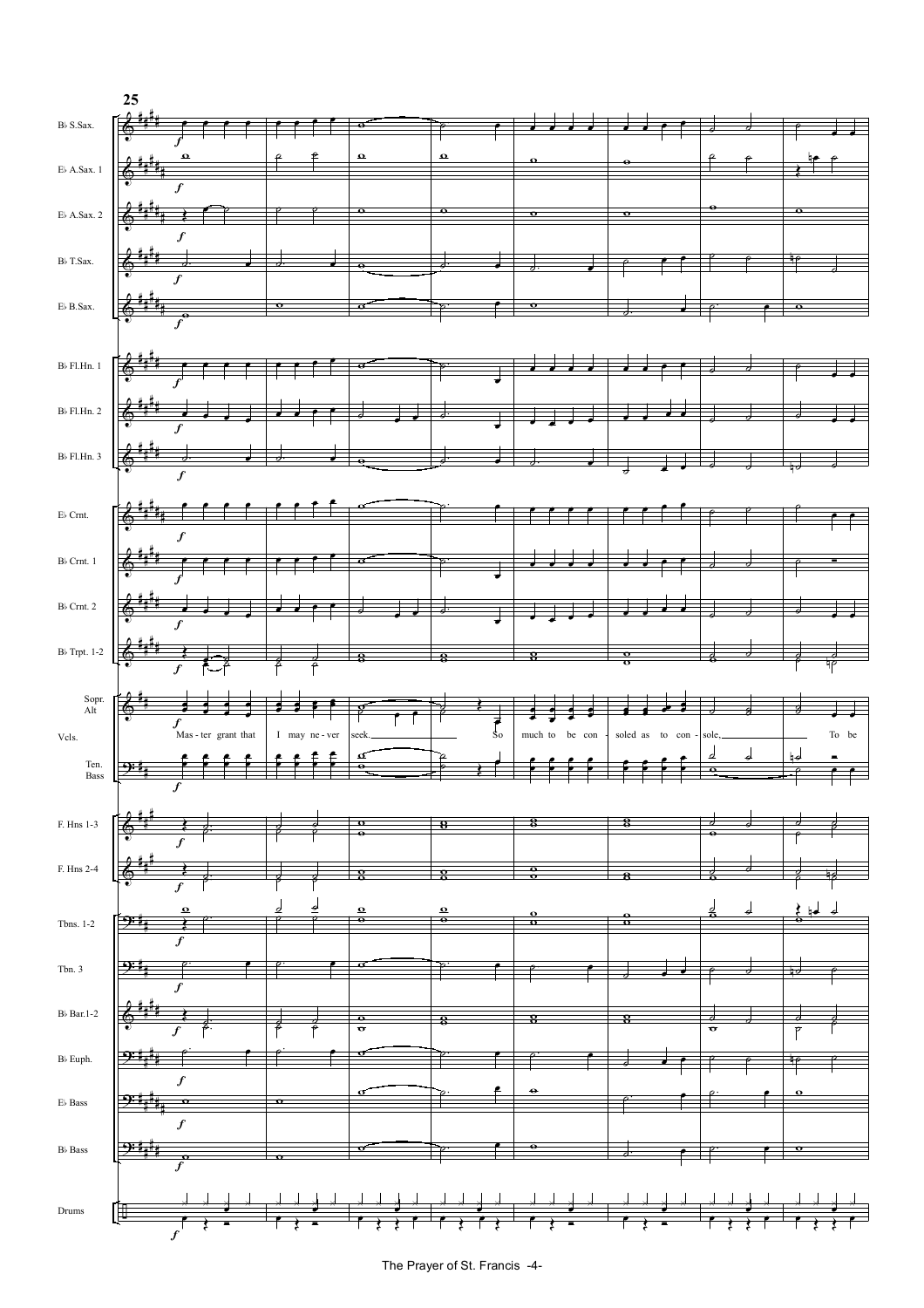![](_page_4_Figure_0.jpeg)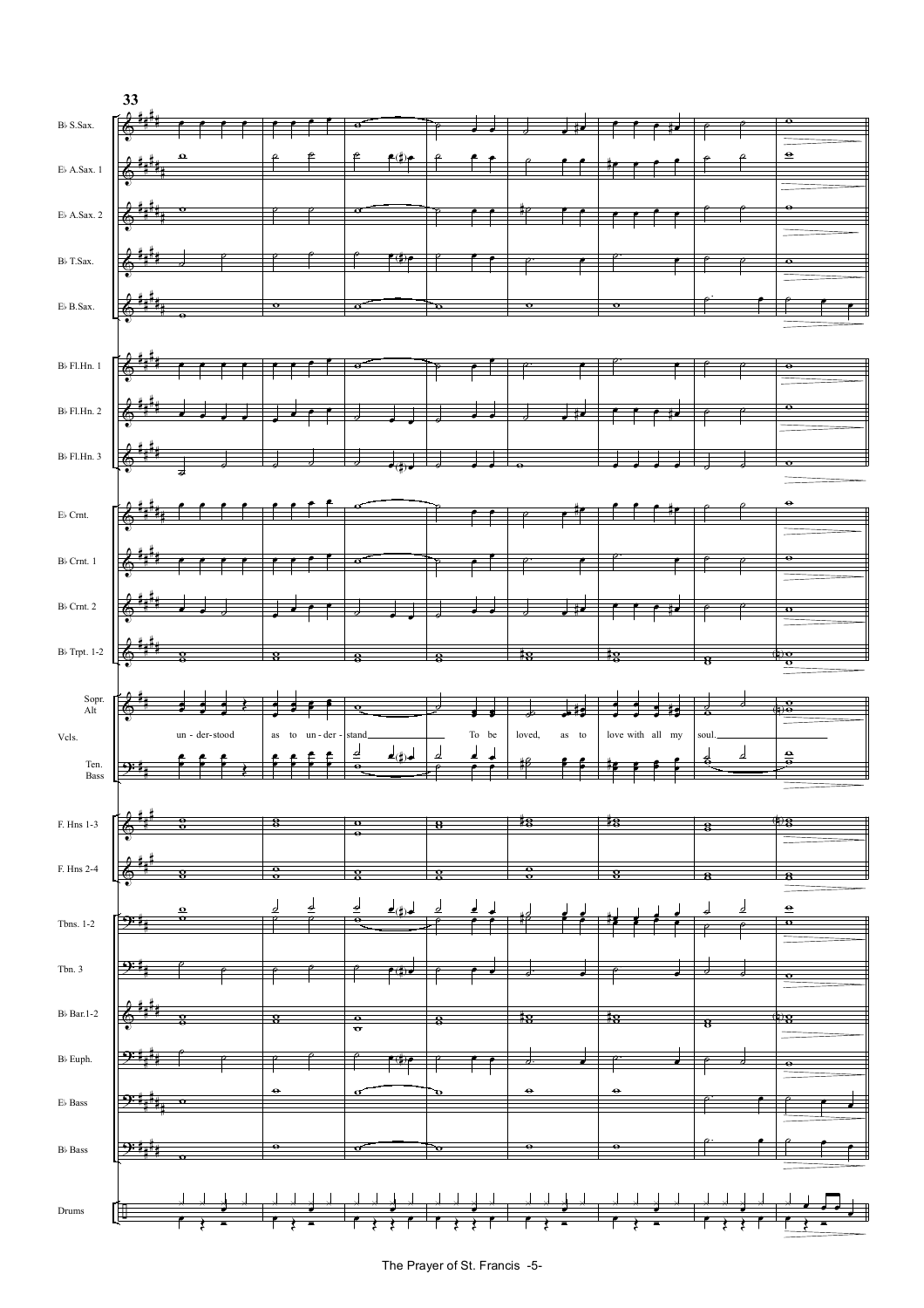![](_page_5_Figure_0.jpeg)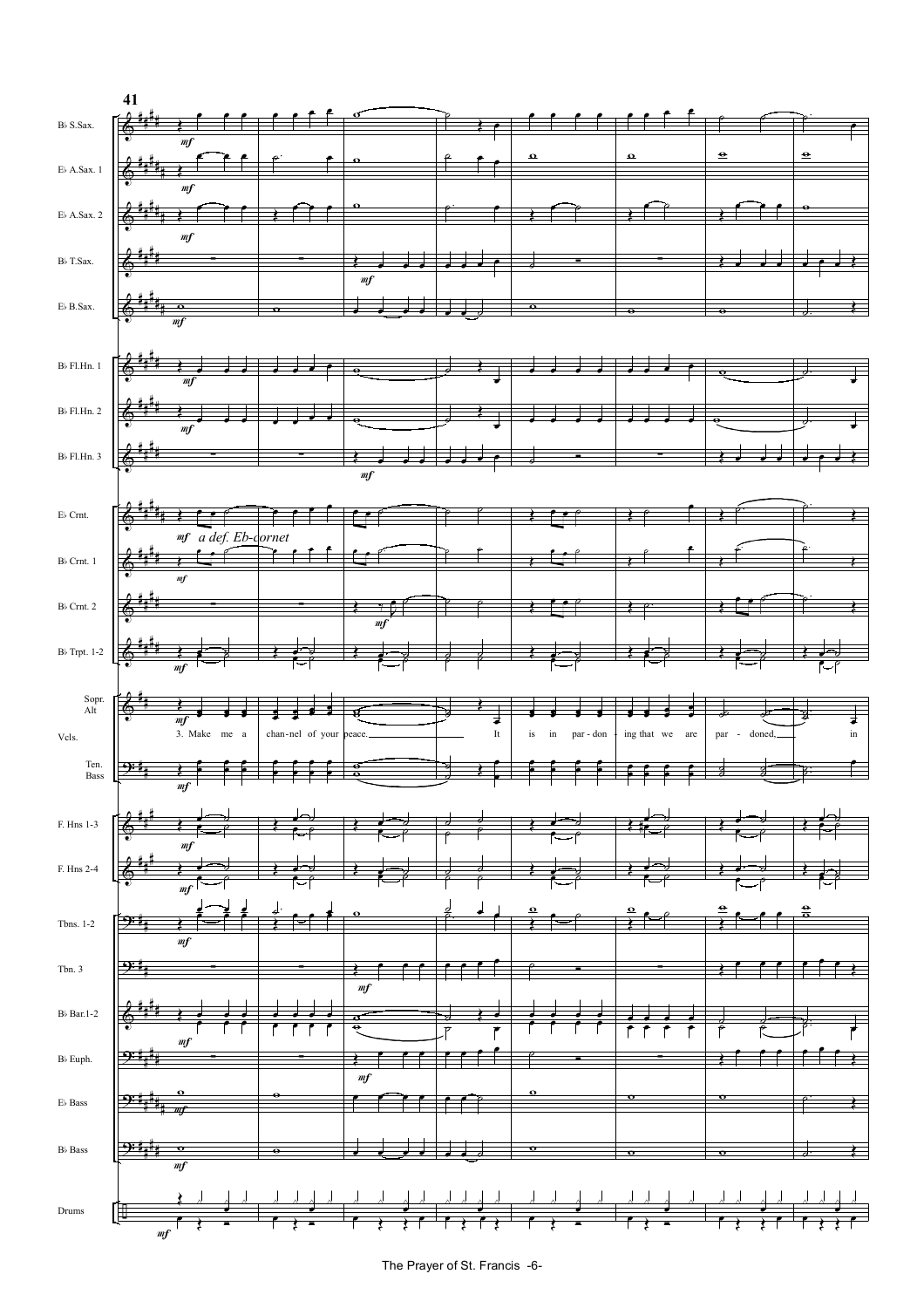![](_page_6_Figure_0.jpeg)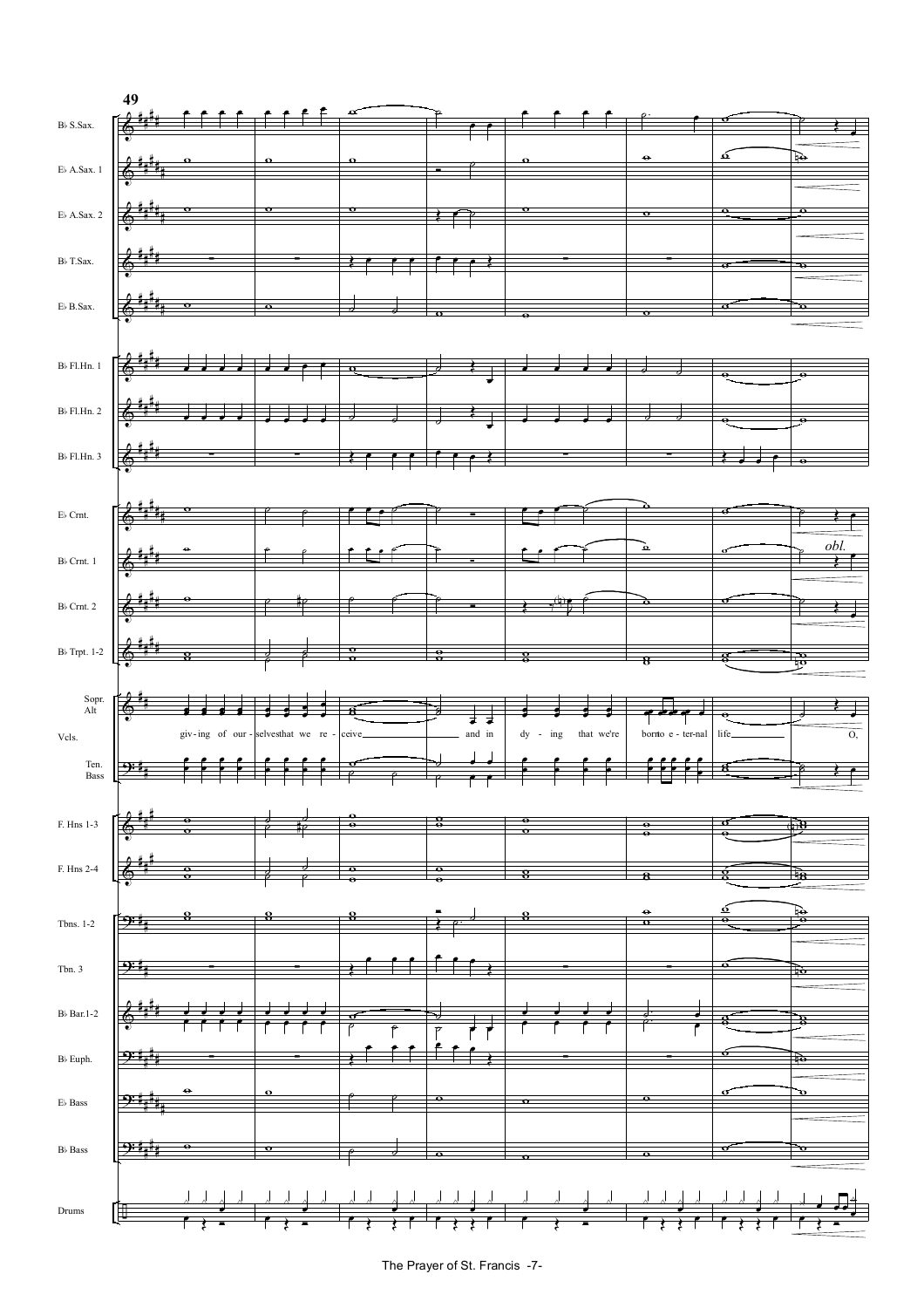![](_page_7_Figure_0.jpeg)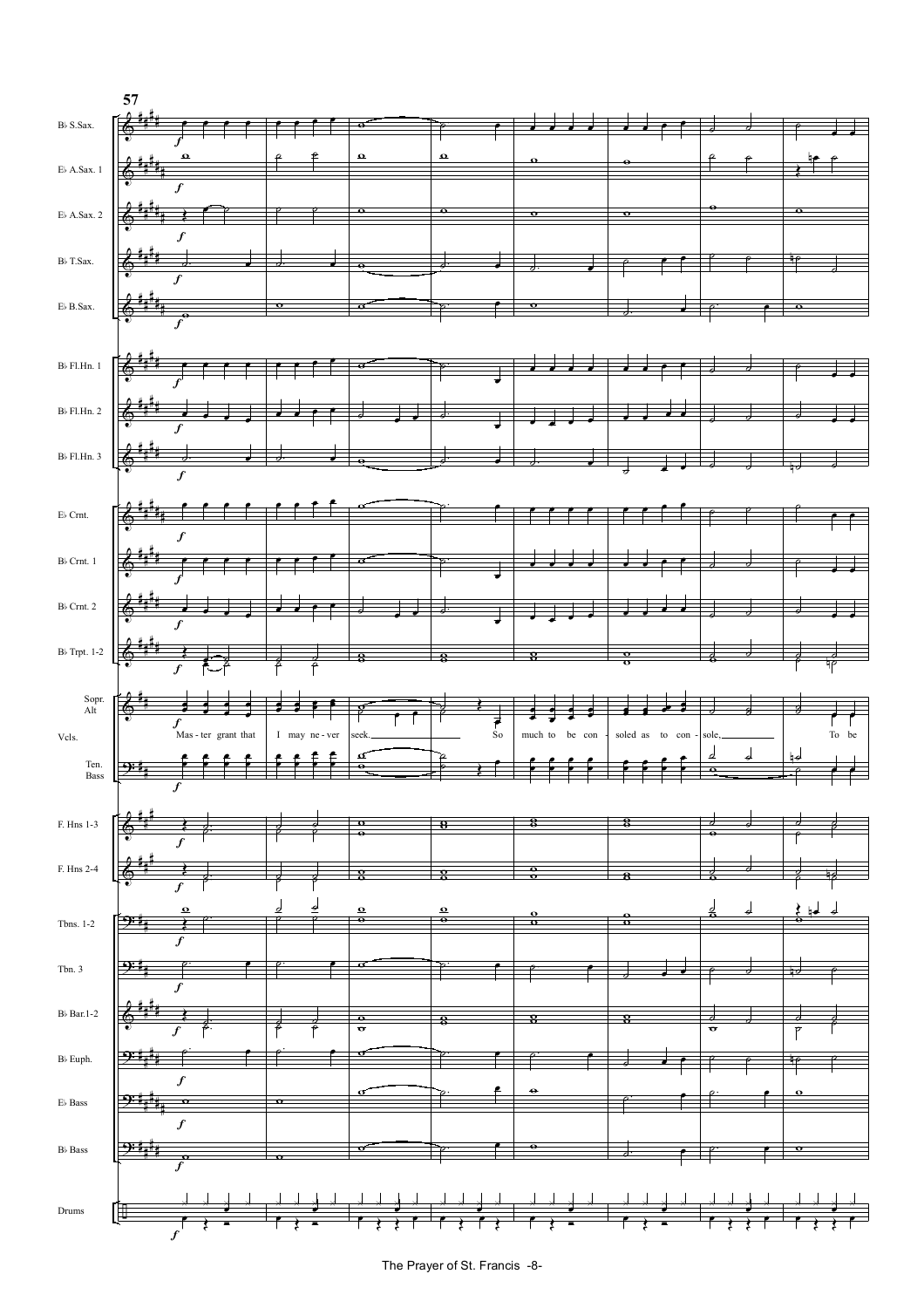![](_page_8_Figure_0.jpeg)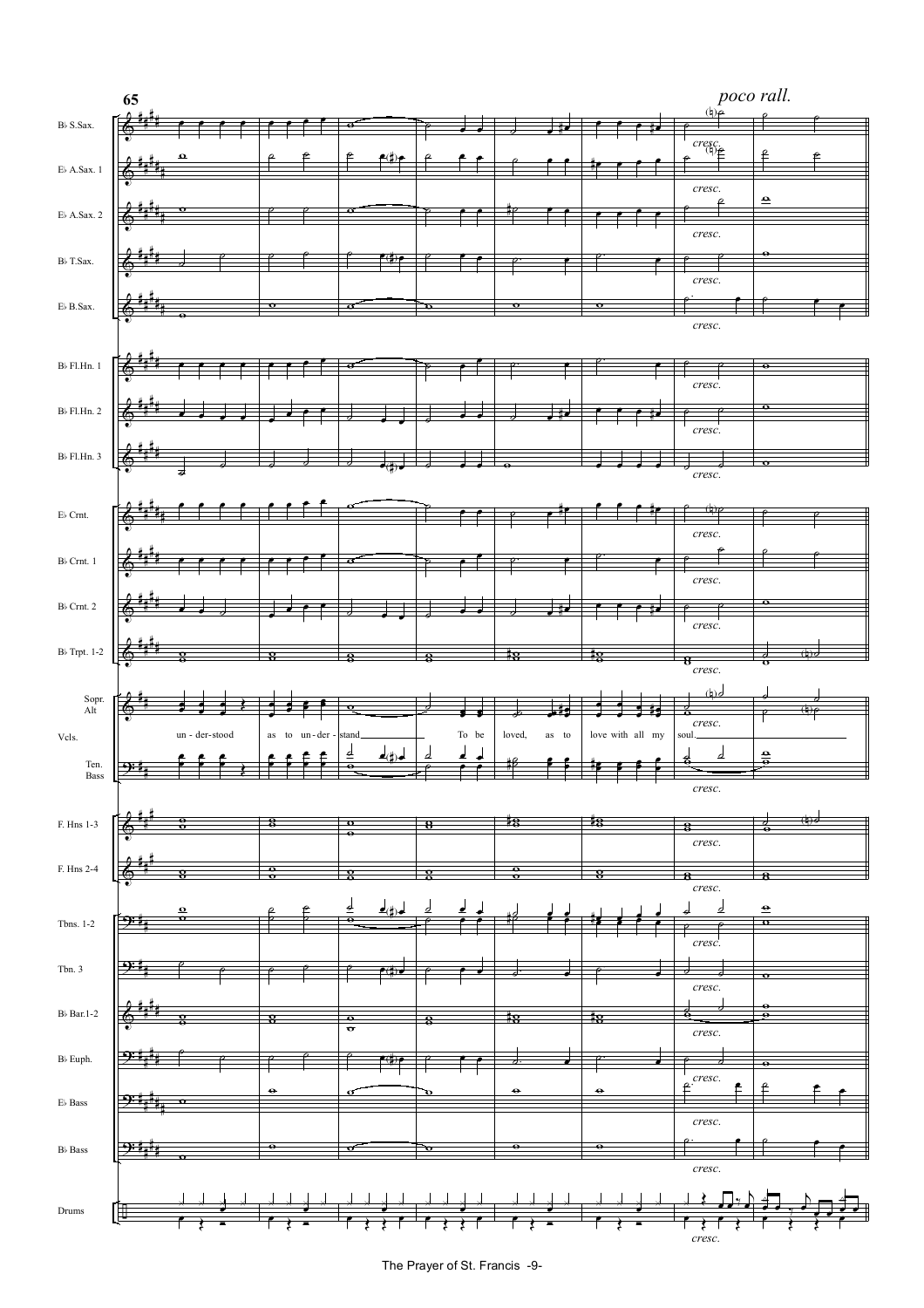![](_page_9_Figure_0.jpeg)

The Prayer of St. Francis -10-